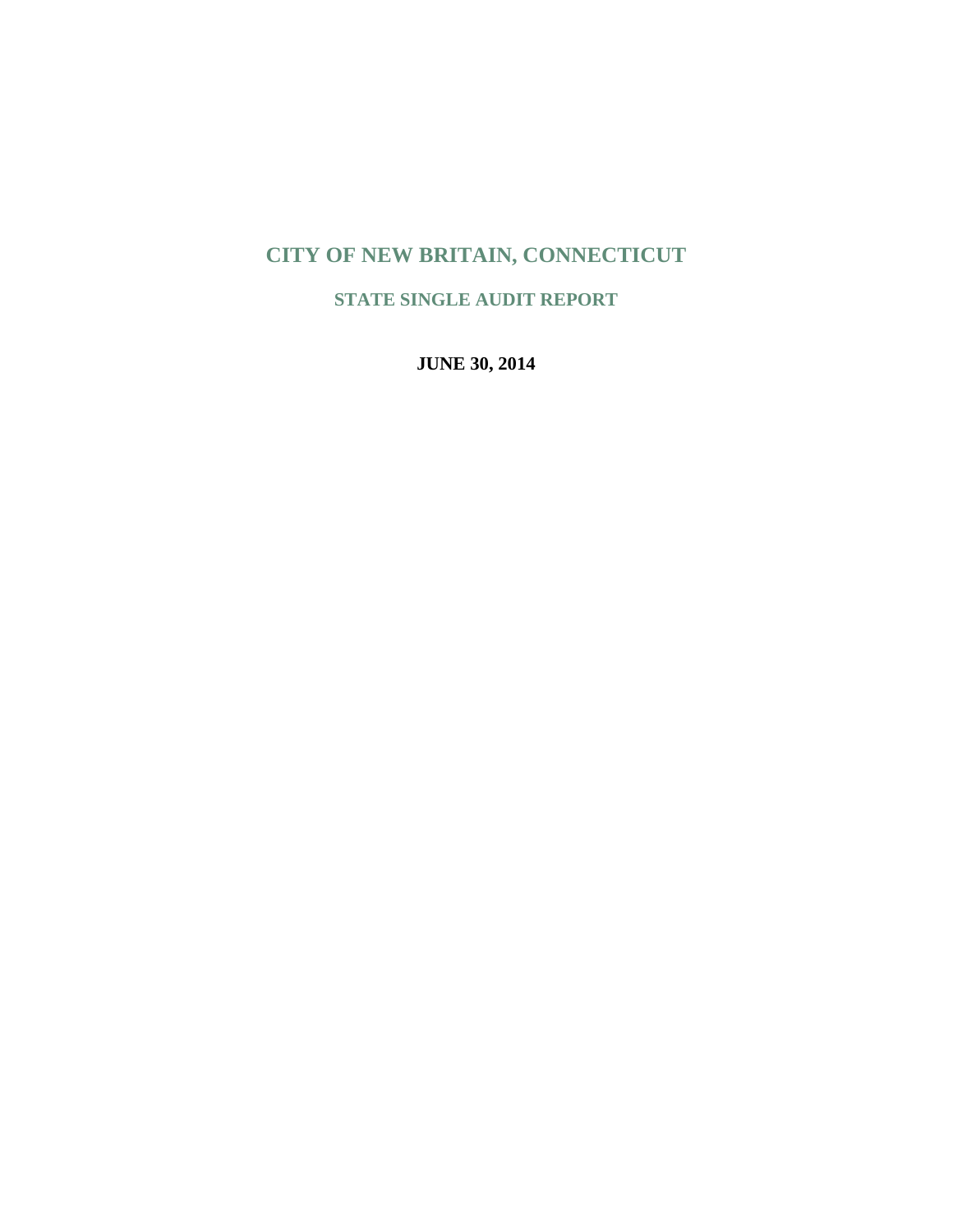# **CITY OF NEW BRITAIN, CONNECTICUT**

## **STATE SINGLE AUDIT REPORT**

# **JUNE 30, 2014**

## **TABLE OF CONTENTS**

| Independent Auditors' Report on Compliance for Each Major State Program; Report on<br>Internal Control over Compliance; and Report on the Schedule of Expenditures of                                                    |           |
|--------------------------------------------------------------------------------------------------------------------------------------------------------------------------------------------------------------------------|-----------|
| State Financial Assistance Required by the State Single Audit Act                                                                                                                                                        | $1 - 3$   |
| Schedule of Expenditures of State Financial Assistance                                                                                                                                                                   | $4 - 8$   |
| Notes to Schedule of Expenditures of State Financial Assistance                                                                                                                                                          | 9         |
| Independent Auditors' Report on Internal Control over Financial Reporting and on<br>Compliance and Other Matters Based on an Audit of Financial Statements Performed<br>in Accordance with Government Auditing Standards | $10 - 11$ |
| Schedule of Findings and Questioned Costs                                                                                                                                                                                | $12 - 14$ |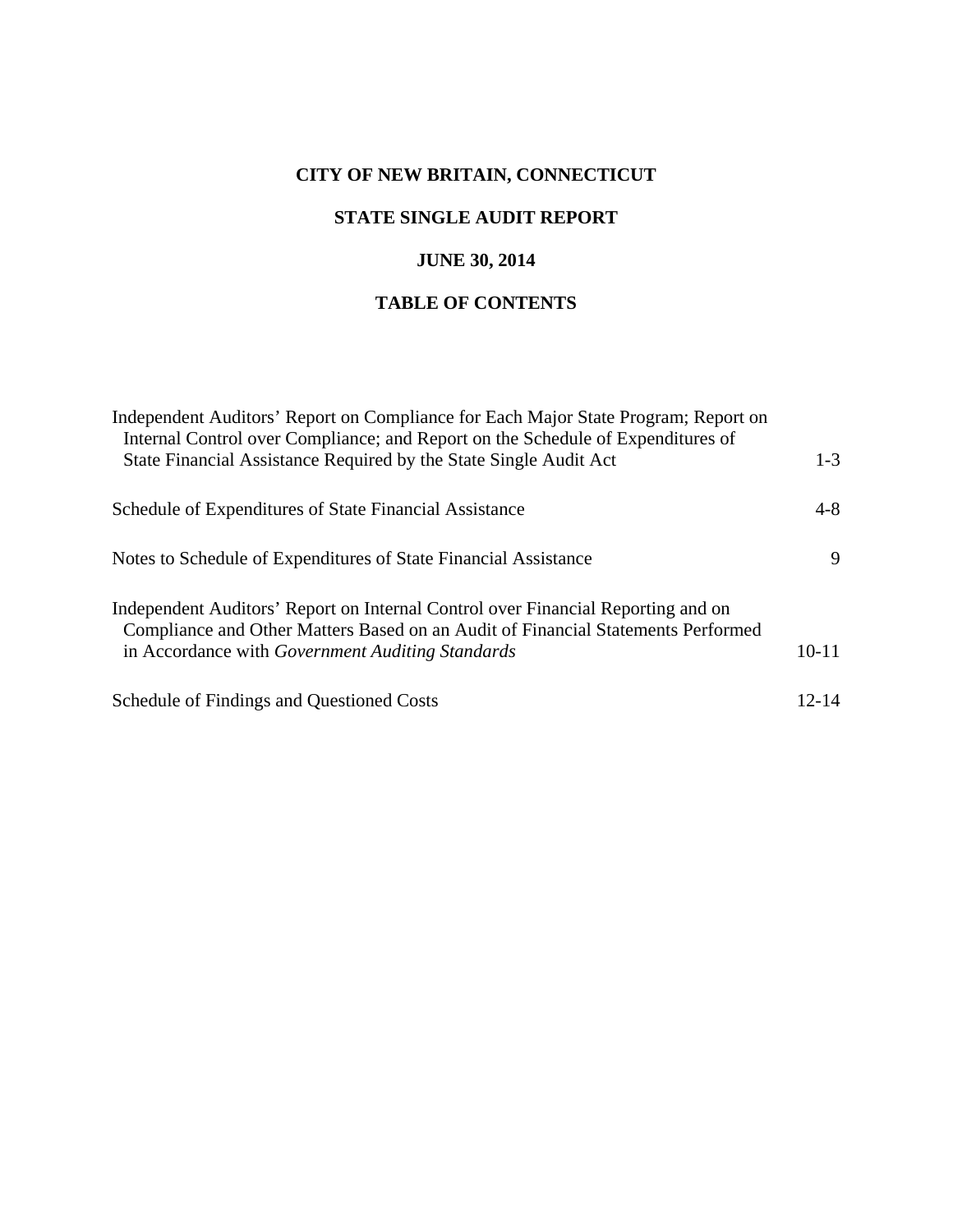

Accounting Tax Business Consulting

#### **Independent Auditors' Report on Compliance for Each Major State Program; Report on Internal Control Over Compliance; and Report on the Schedule of Expenditures of State Financial Assistance Required by the State Single Audit Act**

To the Members of the Common Council City of New Britain, Connecticut

#### **Report on Compliance for Each Major State Program**

We have audited the City of New Britain, Connecticut's compliance with the types of compliance requirements described in the Office of Policy and Management's *Compliance Supplement* that could have a direct and material effect on each of the City of New Britain, Connecticut's major state programs for the year ended June 30, 2014. The City of New Britain, Connecticut's major state programs are identified in the summary of auditors' results section of the accompanying schedule of findings and questioned costs.

#### *Management's Responsibility*

Management is responsible for compliance with the requirements of laws, regulations, contracts and grants applicable to its state programs.

#### *Auditors' Responsibility*

Our responsibility is to express an opinion on compliance for each of the City of New Britain, Connecticut's major state programs based on our audit of the types of compliance requirements referred to above. We conducted our audit of compliance in accordance with auditing standards generally accepted in the United States of America; the standards applicable to financial audits contained in *Government Auditing Standards*, issued by the Comptroller General of the United States; and the State Single Audit Act (C.G.S. Sections 4-230 to 4-236). Those standards and the State Single Audit Act require that we plan and perform the audit to obtain reasonable assurance about whether noncompliance with the types of compliance requirements referred to above that could have a direct and material effect on a major state program occurred. An audit includes examining, on a test basis, evidence about the City of New Britain, Connecticut's compliance with those requirements and performing such other procedures as we considered necessary in the circumstances.

We believe that our audit provides a reasonable basis for our opinion on compliance for each major state program. However, our audit does not provide a legal determination of the City of New Britain, Connecticut's compliance.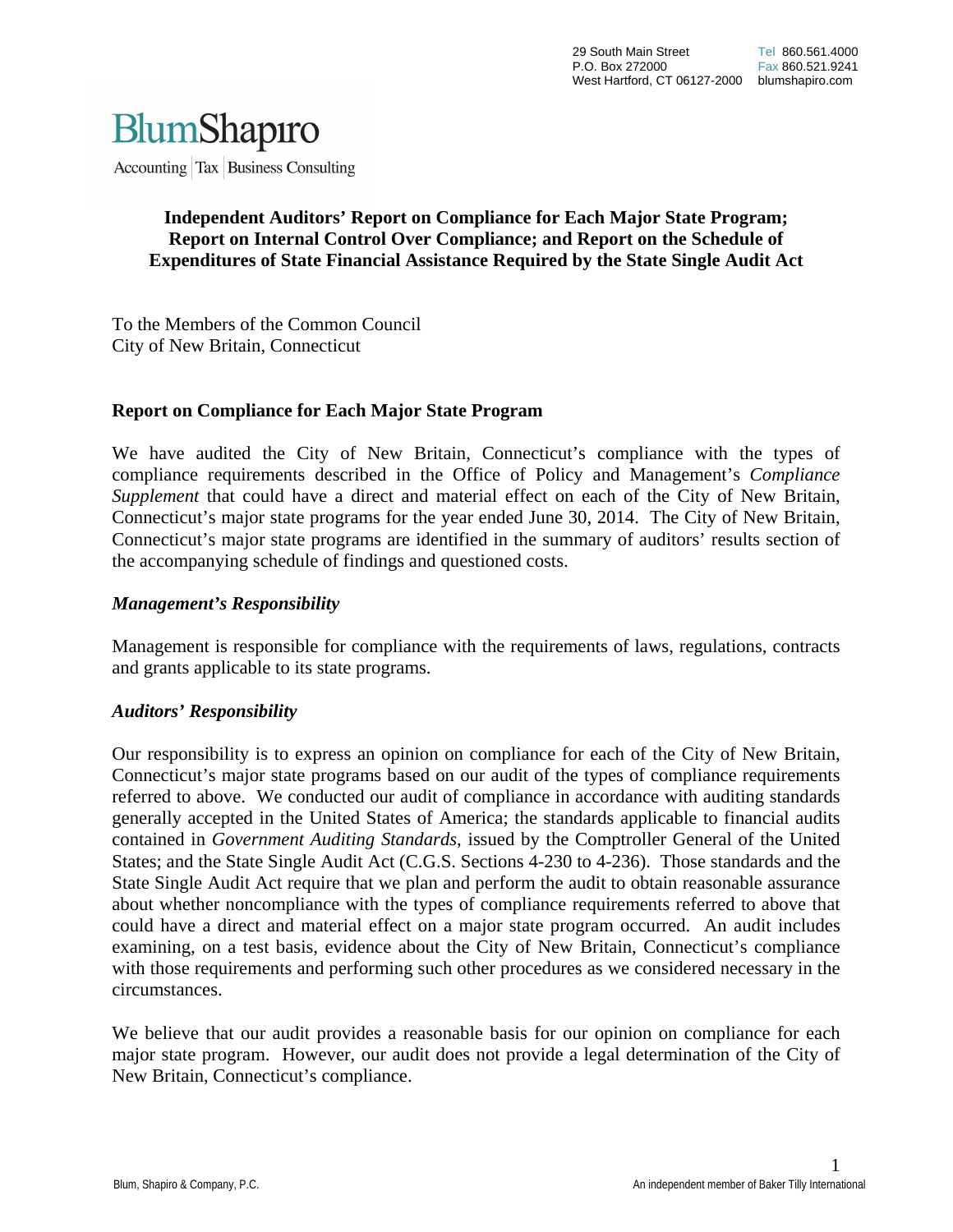#### *Opinion on Each Major State Program*

In our opinion, the City of New Britain, Connecticut, complied, in all material respects, with the types of compliance requirements referred to above that could have a direct and material effect on each of its major state programs for the year ended June 30, 2014.

#### **Report on Internal Control over Compliance**

Management of the City of New Britain, Connecticut, is responsible for establishing and maintaining effective internal control over compliance with the types of compliance requirements referred to above. In planning and performing our audit of compliance, we considered the City of New Britain, Connecticut's internal control over compliance with the types of requirements that could have a direct and material effect on each major state program to determine the auditing procedures that are appropriate in the circumstances for the purpose of expressing an opinion on compliance for each major state program and to test and report on internal control over compliance in accordance with the State Single Audit Act, but not for the purpose of expressing an opinion on the effectiveness of internal control over compliance. Accordingly, we do not express an opinion on the effectiveness of the City of New Britain, Connecticut's internal control over compliance.

A deficiency in internal control over compliance exists when the design or operation of a control over compliance does not allow management or employees, in the normal course of performing their assigned functions, to prevent, or detect and correct, noncompliance with a type of compliance requirement of a state program on a timely basis. A material weakness in internal control over compliance is a deficiency, or combination of deficiencies, in internal control over compliance such that there is a reasonable possibility that material noncompliance with a type of compliance requirement of a state program will not be prevented, or detected and corrected, on a timely basis. A significant deficiency in internal control over compliance is a deficiency, or combination of deficiencies, in internal control over compliance with a type of compliance requirement of a state program that is less severe than a material weakness in internal control over compliance, yet important enough to merit attention by those charged with governance.

Our consideration of internal control over compliance was for the limited purpose described in the first paragraph of this section and was not designed to identify all deficiencies in internal control over compliance that might be material weaknesses or significant deficiencies. We did not identify any deficiencies in internal control over compliance that we consider to be material weaknesses. However, material weaknesses may exist that have not been identified.

The purpose of this report on internal control over compliance is solely to describe the scope of our testing of internal control over compliance and the results of that testing based on the requirements of the State Single Audit Act. Accordingly, this report is not suitable for any other purpose.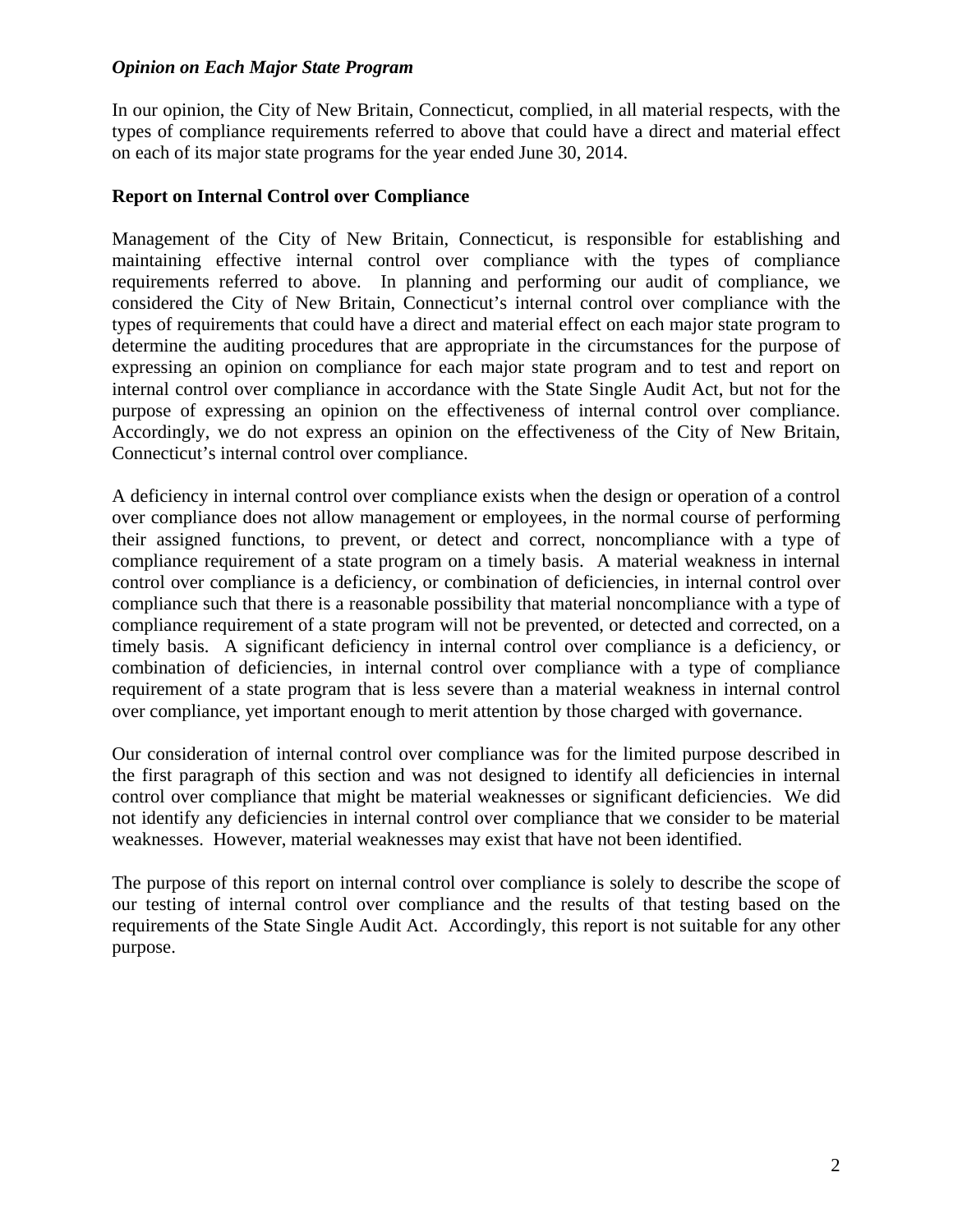#### **Report on Schedule of Expenditures of State Financial Assistance Required by the State Single Audit Act**

We have audited the financial statements of the governmental activities, the business-type activities, each major fund and the aggregate remaining fund information of the City of New Britain, Connecticut, as of and for the year ended June 30, 2014, and the related notes to the financial statements, which collectively comprise the City of New Britain, Connecticut's basic financial statements. We issued our report thereon dated December 23, 2014, which contained unmodified opinions on those financial statements. Our audit was conducted for the purpose of forming opinions on the financial statements that collectively comprise the basic financial statements. The accompanying schedule of expenditures of state financial assistance is presented for purposes of additional analysis as required by the State Single Audit Act and is not a required part of the basic financial statements. Such information is the responsibility of management and was derived from and relates directly to the underlying accounting and other records used to prepare the basic financial statements. The information has been subjected to the auditing procedures applied in the audit of the financial statements and certain additional procedures, including comparing and reconciling such information directly to the underlying accounting and other records used to prepare the basic financial statements or to the basic financial statements themselves, and other additional procedures in accordance with auditing standards generally accepted in the United States of America. In our opinion, the schedule of expenditures of state financial assistance is fairly stated in all material respects in relation to the basic financial statements as a whole.

Blum, Shapino & Company, P.C.

West Hartford, Connecticut December 23, 2014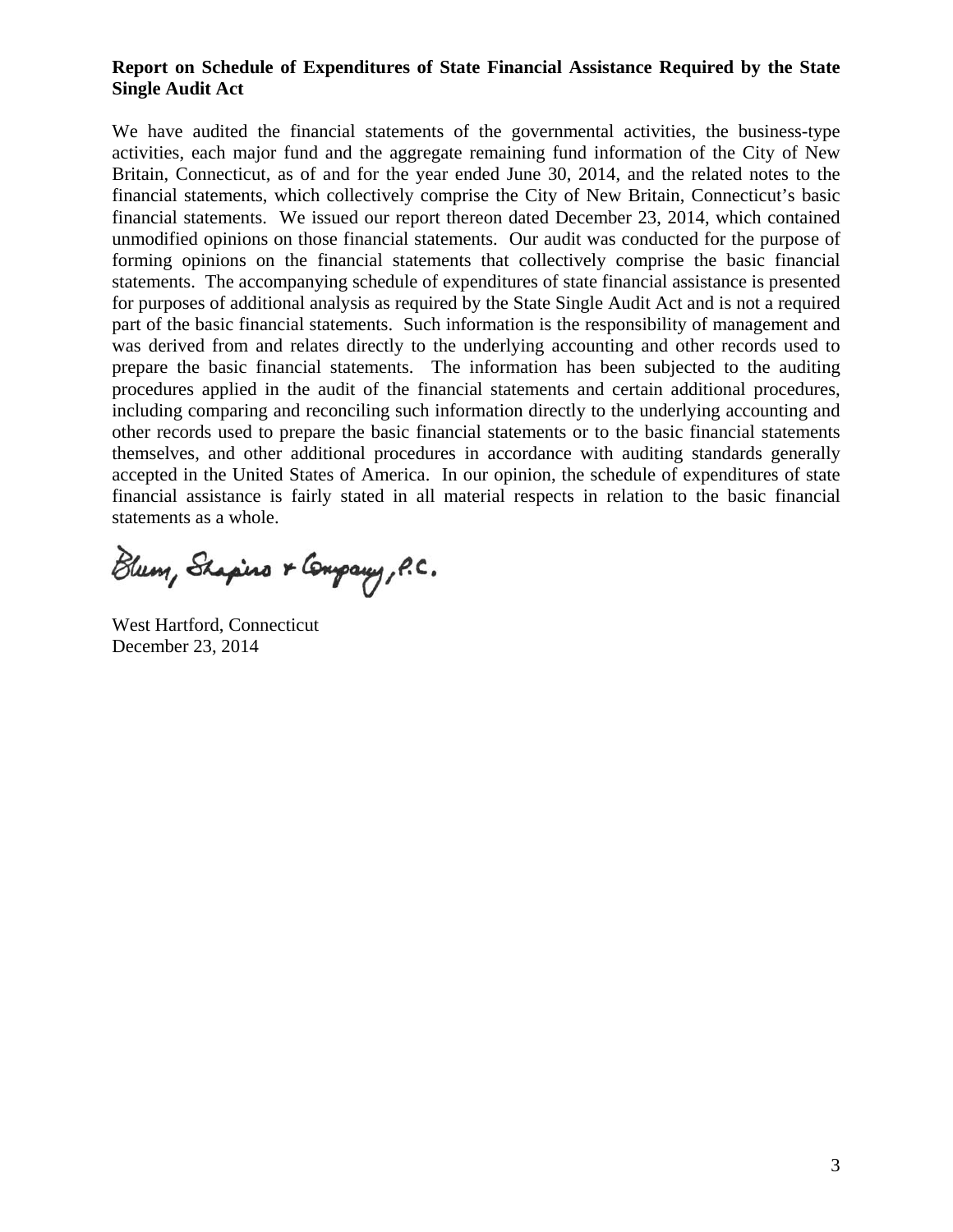$\overline{a}$ 

| <b>State Grantor/Pass-Through Grantor/</b><br><b>Program Title</b>            | <b>State Grant Program</b><br><b>Core-CT Number</b> | <b>Expenditures</b> |
|-------------------------------------------------------------------------------|-----------------------------------------------------|---------------------|
| <b>Department of Economic and Community Development</b>                       |                                                     |                     |
| New Britain Arts Alliance                                                     | 11000-ECD46000-12413                                | \$<br>71,956        |
| <b>Department of Housing</b>                                                  |                                                     |                     |
| Tax Abatement                                                                 | 11000-DOH46000-17008                                | 31,725              |
| <b>Department of Education</b>                                                |                                                     |                     |
| <b>Magnet Schools</b>                                                         | 11000-SDE64370-17057                                | 4,000               |
| School Readiness and Child Care in Priority School<br><b>Districts</b>        | 11000-SDE64370-17043-82056                          | 4,295,861           |
| <b>Family Resource Centers</b>                                                | 11000-SDE64370-16110                                | 313,500             |
| Youth Services Bureau - Enhancement                                           | 11000-SDE64370-16201                                | 7,455               |
| Child Nutrition State Matching Grant                                          | 11000-SDE64370-16211                                | 76,411              |
| <b>Health Foods Initiative</b>                                                | 11000-SDE64370-16212                                | 156,394             |
| <b>Adult Education</b>                                                        | 11000-SDE64370-17030                                | 636,417             |
| <b>Health Services</b>                                                        | 11000-SDE64370-17034                                | 73,600              |
| <b>Educational Cost Sharing - Alliance District Funding</b>                   | 11000-SDE64370-17041-82164                          | 7,741,488           |
| <b>Educational Cost Sharing - Two Percent Education Cost</b><br>Share Program | 11000-SDE64370-17041-82002                          | 1,478,586           |
| <b>Bilingual Education</b>                                                    | 11000-SDE64370-17042                                | 137,117             |
| Priority School Districts                                                     | 11000-SDE64370-17043-82052                          | 2,137,920           |
| Extended School Hours Program Grant                                           | 11000-SDE64370-17043-82054                          | 210,951             |
| Summer School Accountability Grant                                            | 11000-SDE64370-17043-82055                          | 245,072             |
| School Breakfast                                                              | 11000-SDE64370-17046                                | 78,917              |
| Youth Services Bureau                                                         | 11000-SDE64370-17052                                | 73,863              |
| After School Program                                                          | 11000-SDE64370-17084                                | 188,252             |
| Low Performing Schools Start Up                                               | 12052-SDE64370-35359                                | 81,004              |

(Continued on next page)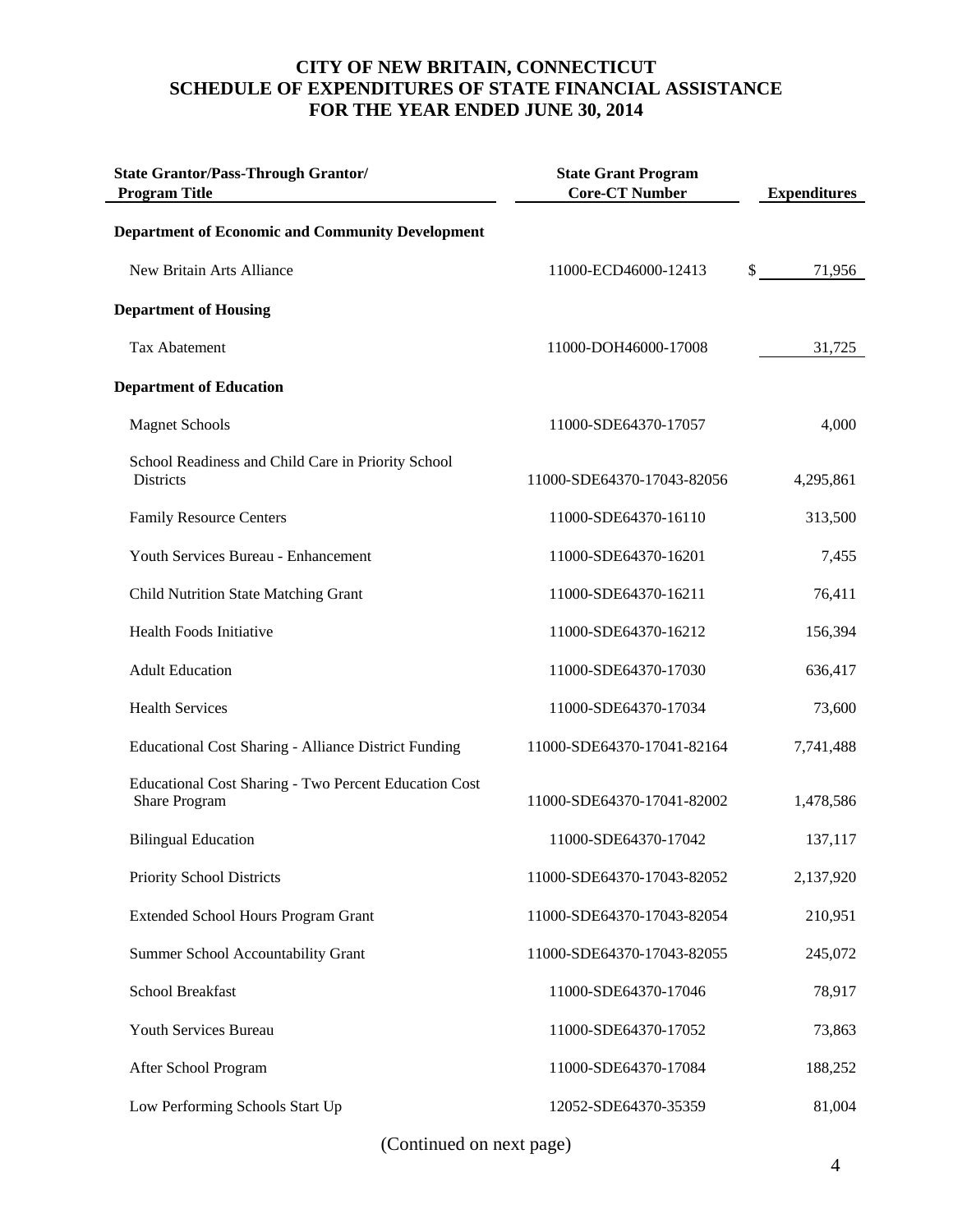| <b>State Grantor/Pass-Through Grantor/</b><br><b>Program Title</b>                                              | <b>State Grant Program</b><br><b>Core-CT Number</b> | <b>Expenditures</b> |
|-----------------------------------------------------------------------------------------------------------------|-----------------------------------------------------|---------------------|
| High Quality Schools Start Up                                                                                   | 12052-SDE64370-35358                                | \$<br>234,629       |
| Commissioner's Network                                                                                          | 11000-SDE64370-12547                                | 1,074,132           |
| Parent Academy                                                                                                  | 11000-SDE64370-12545                                | 66,166              |
| Regional Vocational - Tech School                                                                               | 11000-SDE64370-12519                                | 16,528              |
| Science Program for Ed Reform                                                                                   | 11000-SDE64370-12543                                | 42,297              |
| <b>Total Department of Education</b>                                                                            |                                                     | 19,370,560          |
| <b>Office of Early Childhood</b>                                                                                |                                                     |                     |
| School Readiness Quality Enhancement                                                                            | 11000-OEC64000-17097                                | 53,271              |
| <b>Department of Energy and Environmental Protection</b>                                                        |                                                     |                     |
| Clean Water Fund                                                                                                | <b>CWF 650-PG</b>                                   | 226,935             |
| <b>Connecticut State Library</b>                                                                                |                                                     |                     |
| <b>Grants to Public Libraries</b>                                                                               | 11000-CSL66051-17003                                | 1,297               |
| ConnectiCard Payments                                                                                           | 11000-CSL66051-17010                                | 5,430               |
| <b>Historic Documents Preservation Grants</b>                                                                   | 12060-CSL66094-35150                                | 7,713               |
| <b>Total Connecticut State Library</b>                                                                          |                                                     | 14,440              |
| <b>Office of Policy and Management</b>                                                                          |                                                     |                     |
| Payment in Lieu of Taxes (PILOT) on State-Owned<br>Property                                                     | 11000-OPM20600-17004                                | 2,904,607           |
| Payment in Lieu of Taxes (PILOT) on Private Colleges<br>and General Hospitals                                   | 11000-OPM20600-17006                                | 2,095,011           |
| Reimbursement of Property Taxes - Disability<br>Exemption                                                       | 11000-OPM20600-17011                                | 9,338               |
| Payment in Lieu of Taxes (PILOT) on Exempt Property<br>of Manufacturing Facilities in Distressed Municipalities | 11000-OPM20600-17016                                | 168,399             |
| Property Tax Relief for Elderly and Totally Disabled<br>Homeowners                                              | 11000-OPM20600-17018                                | 400,535             |

(Continued on next page)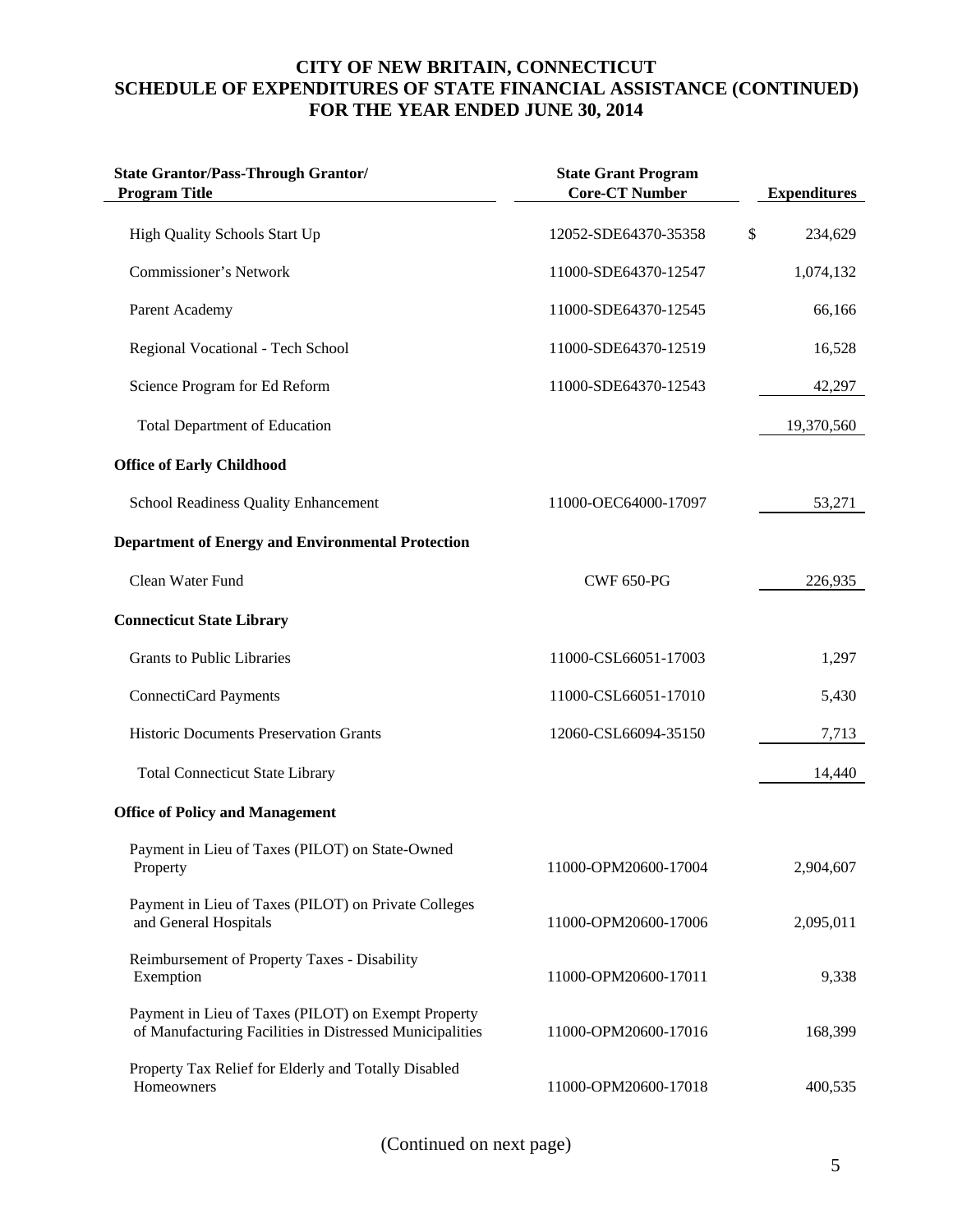| <b>State Grantor/Pass-Through Grantor/</b><br><b>Program Title</b>      | <b>State Grant Program</b><br><b>Core-CT Number</b> | <b>Expenditures</b> |  |
|-------------------------------------------------------------------------|-----------------------------------------------------|---------------------|--|
| Property Tax Relief for Elderly Homeowners - Freeze<br>Program          | 11000-OPM20600-17021                                | \$<br>4,000         |  |
| Property Tax Relief for Veterans                                        | 11000-OPM20600-17024                                | 28,340              |  |
| Local Capital Improvement Program                                       | 12050-OPM20600-40254                                | 400,504             |  |
| Municipal Grants-In-Aid                                                 | 12052-OPM20600-43587                                | 1,301,538           |  |
| Total Office of Policy and Management                                   |                                                     | 7,312,272           |  |
| <b>Department of Public Health</b>                                      |                                                     |                     |  |
| Children's Health Initiatives                                           | 11000-DPH48500-12126                                | 34,611              |  |
| Tuberculosis Control and Prevention                                     | 11000-DPH48500-16112                                | 12,686              |  |
| Local and District Departments of Health                                | 11000-DPH48500-17009                                | 111,910             |  |
| <b>Sexually Transmitted Disease Control</b>                             | 11000-DPH48500-17013                                | 12,565              |  |
| <b>School-Based Health Clinics</b>                                      | 11000-DPH48500-17019                                | 279,545             |  |
| Total Department of Public Health                                       |                                                     | 451,317             |  |
| <b>Department of Emergency Services and Public</b><br><b>Protection</b> |                                                     |                     |  |
| <b>Telecommunications Fund</b>                                          | 12060-DPS32740-35190                                | 102,038             |  |
| <b>State Assets Forfeiture Revolving Fund</b>                           | 12060-DPS32155-35142                                | 87,521              |  |
| Total Department of Emergency Services and Public<br>Protection         |                                                     | 189,559             |  |
| <b>Department of Consumer Protection</b>                                |                                                     |                     |  |
| Payments to Municipalities - Off Track Betting                          | 34004-DCP39930-40001                                | 188,601             |  |
| <b>Department of Social Services</b>                                    |                                                     |                     |  |
| Medicaid                                                                | 11000-DSS60000-16020                                | 429,851             |  |

(Continued on next page)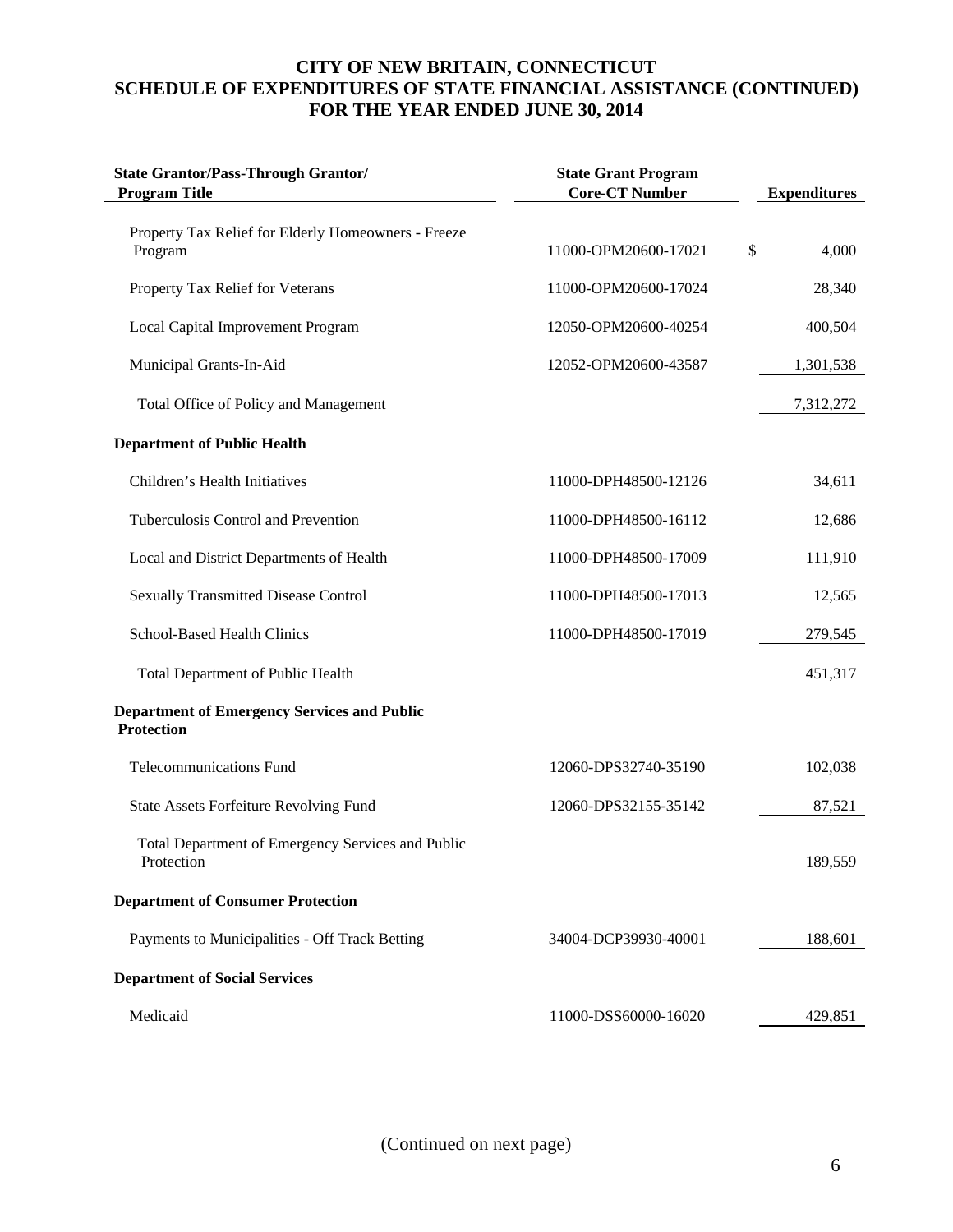| <b>State Grantor/Pass-Through Grantor/</b><br><b>Program Title</b>       | <b>State Grant Program</b><br><b>Core-CT Number</b> | <b>Expenditures</b> |
|--------------------------------------------------------------------------|-----------------------------------------------------|---------------------|
| <b>Department of Transportation</b>                                      |                                                     |                     |
| Town Aid Road - STO                                                      | 13033-DOT57000-43459                                | \$<br>772,658       |
| <b>Bus Operations</b>                                                    | 12001-DOT57000-12175                                | 48,866              |
| <b>Total Department of Transportation</b>                                |                                                     | 821,524             |
| <b>Board for State Academy</b>                                           |                                                     |                     |
| Board for State Academy Award                                            | 12060-BAA77142-35186                                | 1,264               |
| <b>Department of Public Works</b>                                        |                                                     |                     |
| Rents & Moving                                                           | 11000-DPW27350-12179                                | 138,600             |
| <b>Total State Financial Assistance Before Exempt</b><br><b>Programs</b> |                                                     | 29,301,875          |
|                                                                          | <b>Exempt Programs</b>                              |                     |
| <b>Office of Policy and Management</b>                                   |                                                     |                     |
| Mashantucket Pequot and Mohegan Fund Grant                               | 12009-OPM20600-17005                                | 2,282,315           |
| Municipal Revenue Sharing                                                | 12060-OPM20600-35458                                | 1,407,424           |
| Municipal Video Competition                                              | 12060-OPM20600-35362                                | 10,394              |
| Total Office of Policy and Management                                    |                                                     | 3,700,133           |
| <b>Department of Education</b>                                           |                                                     |                     |
| <b>Public School Transportation</b>                                      | 11000-SDE64370-17027                                | 1,319,739           |
| <b>Educational Cost Sharing</b>                                          | 11000-SDE64370-17041-82010                          | 72,431,943          |
| <b>Excess Costs Student Based and Equity</b>                             | 11000-SDE64370-17047                                | 3,840,195           |
| Nonpublic School Transportation                                          | 11000-SDE64370-17049                                | 199,192             |
| <b>Total Department of Education</b>                                     |                                                     | 77,791,069          |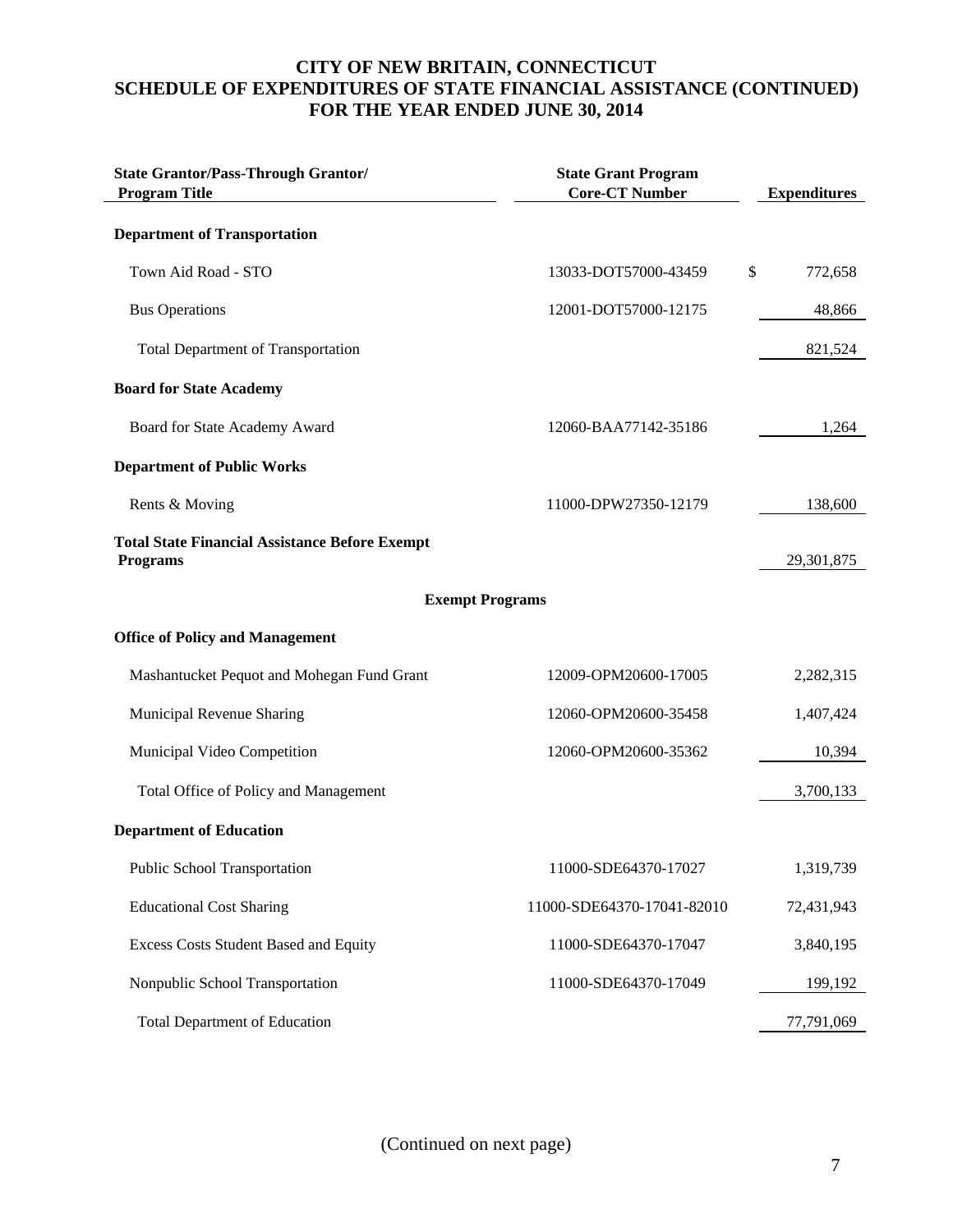| <b>State Grantor/Pass-Through Grantor/</b><br><b>Program Title</b> | <b>State Grant Program</b><br><b>Core-CT Number</b> |    | <b>Expenditures</b> |
|--------------------------------------------------------------------|-----------------------------------------------------|----|---------------------|
| <b>Department of Administrative Services</b>                       |                                                     |    |                     |
| <b>School Construction Grants</b>                                  | 13009-DAS27636-40896                                | \$ | 30,615              |
| <b>School Construction Grants</b>                                  | 13010-DAS27636-40901                                |    | 3,771,555           |
| <b>Total Department of Administrative Services</b>                 |                                                     |    | 3,802,170           |
| <b>Total Exempt Programs</b>                                       |                                                     |    | 85,293,372          |
| <b>Total State Financial Assistance</b>                            |                                                     | S  | 114,595,247         |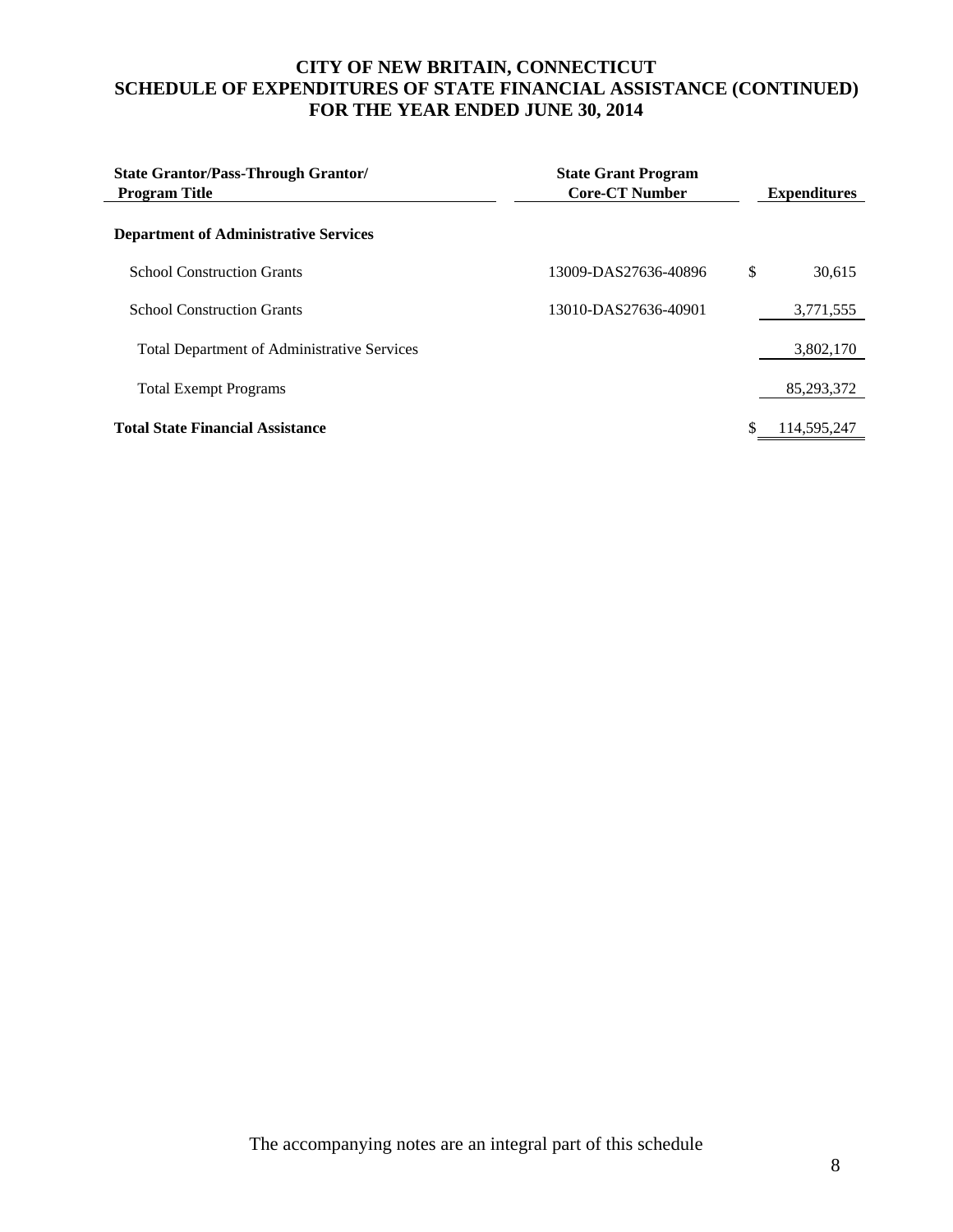#### **NOTE 1 - BASIS OF PRESENTATION**

The accompanying schedule of state financial assistance (the Schedule) includes the state grant activity of the City of New Britain, Connecticut, under programs of the State of Connecticut for the year ended June 30, 2014. Various departments and agencies of the State of Connecticut have provided financial assistance through grants and other authorizations in accordance with the General Statutes of the State of Connecticut. Because the Schedule presents only a selected portion of the operations of the City of New Britain, Connecticut, it is not intended to, and does not, present the financial position, changes in fund balance, changes in net position or cash flows of the City of New Britain, Connecticut.

#### **NOTE 2 - SUMMARY OF SIGNIFICANT ACCOUNTING POLICIES**

The accounting policies of the City of New Britain, Connecticut, conform to accounting principles generally accepted in the United States of America as applicable to governmental organizations. The information in the Schedule is presented based upon regulations established by the State of Connecticut, Office of Policy and Management.

Expenditures reported on the Schedule are presented on the modified accrual basis of accounting. In accordance with Section 4-236-22 of the Regulations to the State Single Audit Act, certain grants are not dependent on expenditure activity and, accordingly, are considered to be expended in the fiscal year of receipt. These grant program receipts are reflected in the expenditures column of the Schedule.

#### **NOTE 3 - LOAN PROGRAMS**

In accordance with Section  $4-236-23(a)(4)(F)$  of the Regulations to the State Single Audit Act, the notes to the Schedule of Expenditures of State Financial Assistance shall include loans and loan activities. The following is a summary of the various loan program activity for the year ended June 30, 2014:

Department of Environmental Protection:

Clean Water Funds:

| <b>Issue</b><br>Date | <b>Interest</b><br>Rate |   | Original<br>Amount | <b>Balance</b><br><b>Beginning</b> |     | <b>Issued</b> |   | <b>Retired</b> |   | <b>Balance</b><br>Ending |
|----------------------|-------------------------|---|--------------------|------------------------------------|-----|---------------|---|----------------|---|--------------------------|
|                      |                         |   |                    |                                    |     |               |   |                |   |                          |
| 11/30/01             | 2.43%                   | S | 12.682.987 \$      | 5.337.424                          | - S |               | S | 634.179        | S | 4,703,275                |
| 01/31/04             | 2.00%                   |   | 2,317,896          | 1,110,658                          |     |               |   | 115,895        |   | 994.763                  |
| 10/01/04             | 2.77%                   |   | 24,000,000         | 12,500,000                         |     |               |   | 1,300,000      |   | 11,200,000               |
| 05/30/05             | 2.00%                   |   | 2,695,516          | 1,471,302                          |     |               |   | 134,776        |   | 1,336,526                |
| 01/31/08             | 2.00%                   |   | 1,173,344          | 855,564                            |     |               |   | 58,667         |   | 796.897                  |
| 05/31/13             | 2.00%                   |   | 686,179            | 680,364                            |     |               |   | 34,890         |   | 645.474                  |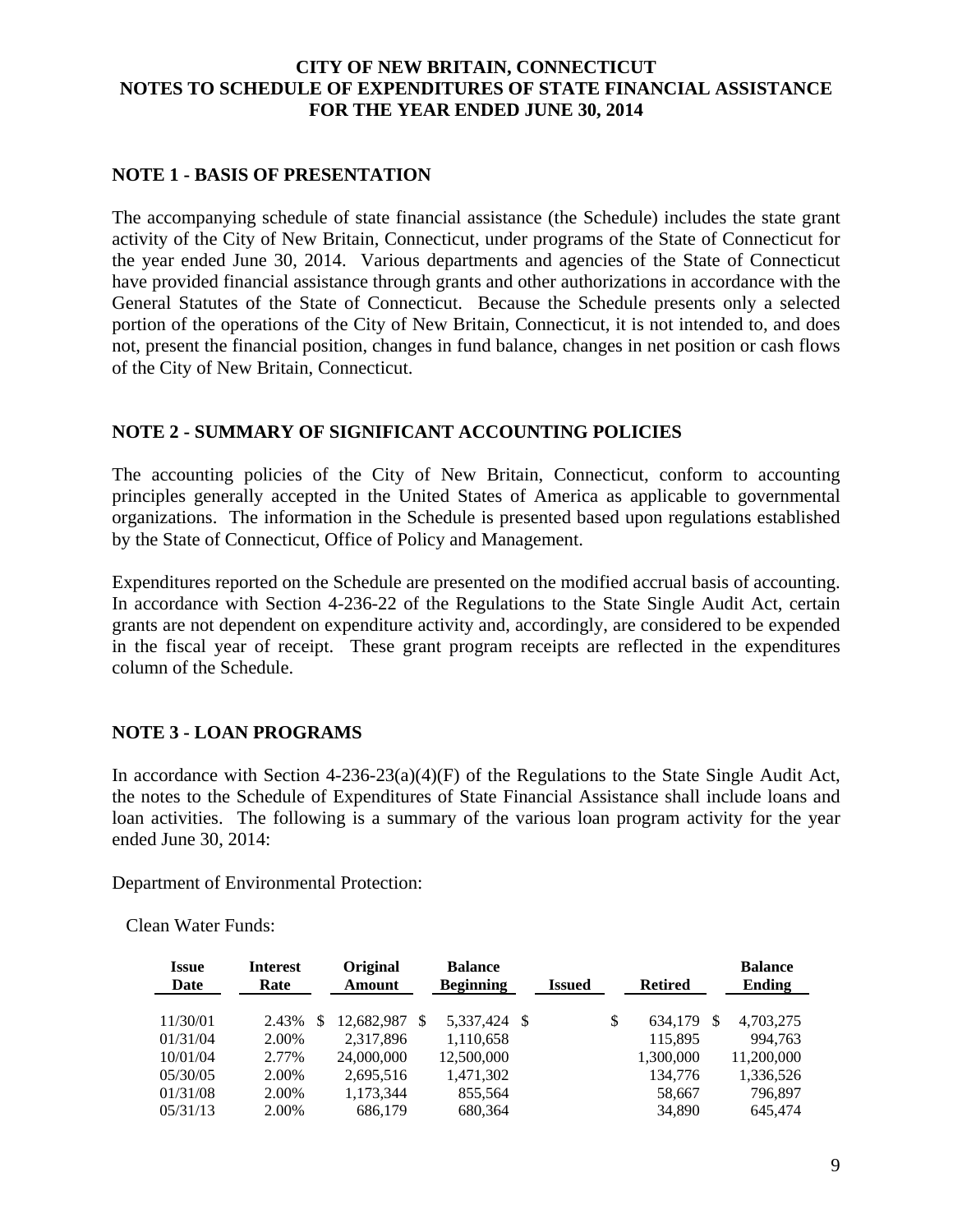

Accounting Tax Business Consulting

#### **Independent Auditors' Report on Internal Control over Financial Reporting and on Compliance and Other Matters Based on an Audit of Financial Statements Performed in Accordance with** *Government Auditing Standards*

To the Members of the Common Council City of New Britain, Connecticut

We have audited, in accordance with the auditing standards generally accepted in the United States of America and the standards applicable to financial audits contained in *Government Auditing Standards*, issued by the Comptroller General of the United States, the financial statements of the governmental activities, the business-type activities, each major fund and the aggregate remaining fund information of the City of New Britain, Connecticut, as of and for the year ended June 30, 2014, and the related notes to the financial statements, which collectively comprise the City of New Britain, Connecticut's basic financial statements, and have issued our report thereon dated December 23, 2014.

#### **Internal Control over Financial Reporting**

In planning and performing our audit of the financial statements, we considered the City of New Britain, Connecticut's internal control over financial reporting (internal control) to determine the audit procedures that are appropriate in the circumstances for the purpose of expressing our opinions on the financial statements, but not for the purpose of expressing an opinion on the effectiveness of the City of New Britain, Connecticut's internal control. Accordingly, we do not express an opinion on the effectiveness of the City of New Britain, Connecticut's internal control.

A deficiency in internal control exists when the design or operation of a control does not allow management or employees, in the normal course of performing their assigned functions, to prevent, or detect and correct, misstatements on a timely basis. A material weakness is a deficiency, or combination of deficiencies, in internal control such that there is a reasonable possibility that a material misstatement of the entity's financial statements will not be prevented, or detected and corrected, on a timely basis. A significant deficiency is a deficiency, or combination of deficiencies, in internal control that is less severe than a material weakness, yet important enough to merit attention by those charged with governance.

Our consideration of internal control was for the limited purpose described in the first paragraph of this section and was not designed to identify all deficiencies in internal control that might be material weaknesses or significant deficiencies and, therefore, material weaknesses or significant deficiencies may exist that were not identified. Given these limitations, during our audit we did not identify any deficiencies in internal control that we consider to be material weaknesses. However, material weaknesses may exist that have not been identified. We did identify certain deficiencies in internal control, described in the accompanying schedule of findings and questioned costs as items 2014-001 that we consider to be a significant deficiency.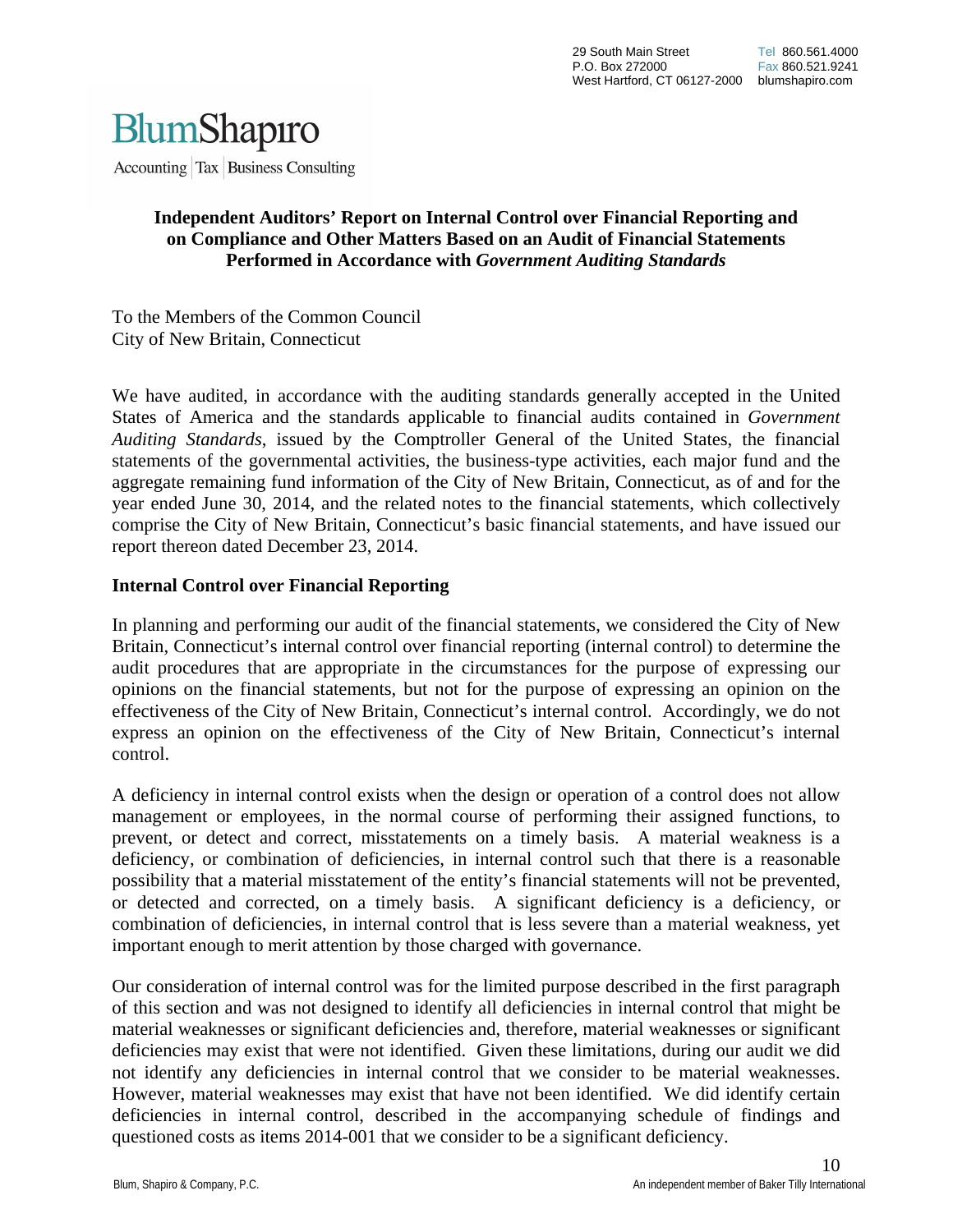#### **Compliance and Other Matters**

As part of obtaining reasonable assurance about whether the City of New Britain, Connecticut's financial statements are free from material misstatement, we performed tests of its compliance with certain provisions of laws, regulations, contracts and grant agreements, noncompliance with which could have a direct and material effect on the determination of financial statement amounts. However, providing an opinion on compliance with those provisions was not an objective of our audit, and, accordingly, we do not express such an opinion. The results of our tests disclosed no instances of noncompliance or other matters that are required to be reported under *Government Auditing Standards*.

#### **The City of New Britain, Connecticut's Response to Findings**

The City of New Britain, Connecticut's response to the findings identified in our audit is described in the accompanying schedule of findings and questioned costs. The City of New Britain, Connecticut's response was not subjected to the auditing procedures applied in the audit of the financial statements and, accordingly, we express no opinion on it.

#### **Purpose of this Report**

The purpose of this report is solely to describe the scope of our testing of internal control and compliance and the result of that testing, and not to provide an opinion on the effectiveness of the City of New Britain, Connecticut's internal control or on compliance. This report is an integral part of an audit performed in accordance with *Government Auditing Standards* in considering the City of New Britain, Connecticut's internal control and compliance. Accordingly, this communication is not suitable for any other purpose.

Blum, Shapino & Company, P.C.

West Hartford, Connecticut December 23, 2014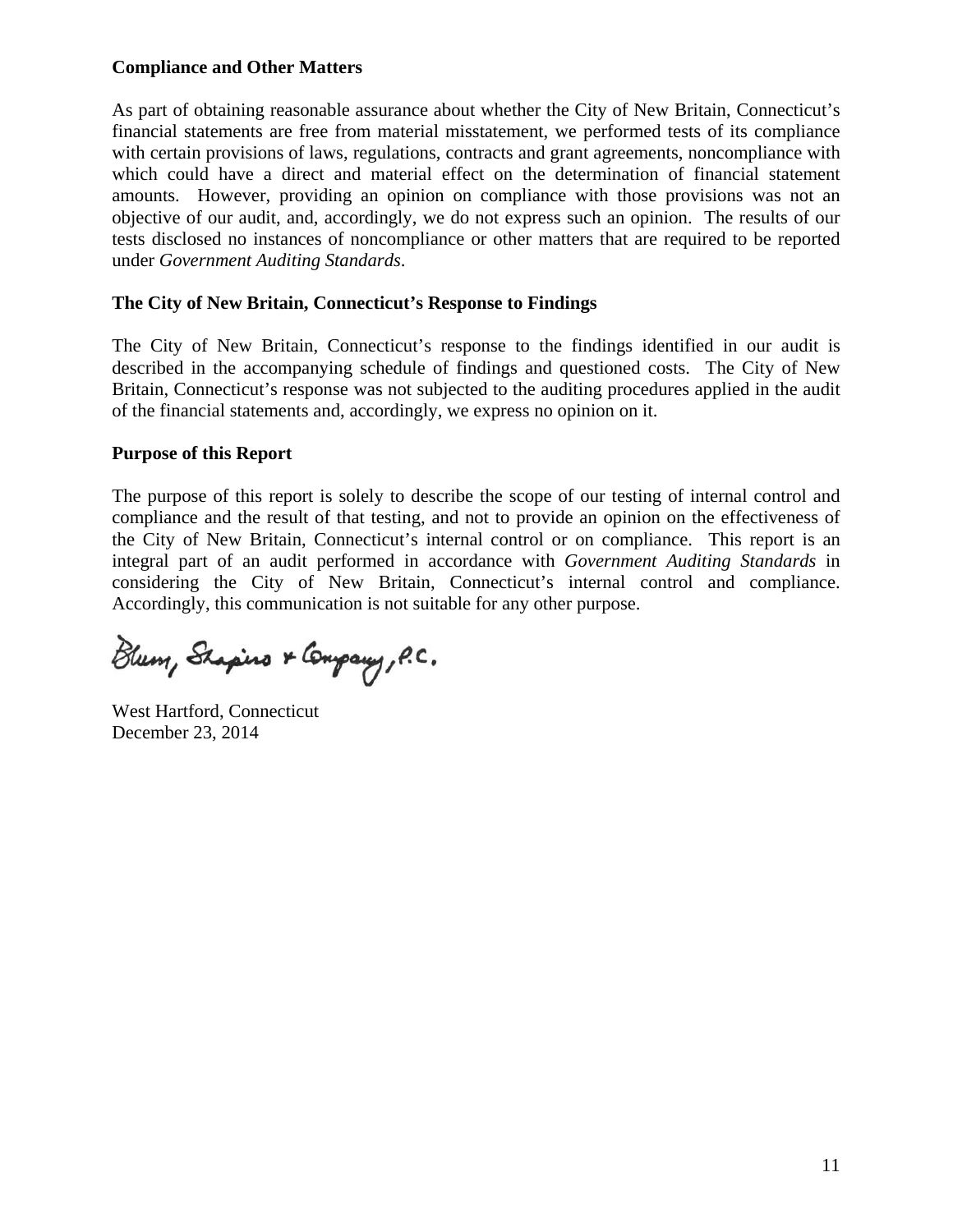#### **CITY OF NEW BRITAIN, CONNECTICUT SCHEDULE OF FINDINGS AND QUESTIONED COSTS FOR THE YEAR ENDED JUNE 30, 2014**

# **I. SUMMARY OF AUDITORS' RESULTS**

#### **Financial Statements**

| Type of auditors' report issued:                                                                                                                                                                                                                          | Unmodified                                                                                                                                    |  |
|-----------------------------------------------------------------------------------------------------------------------------------------------------------------------------------------------------------------------------------------------------------|-----------------------------------------------------------------------------------------------------------------------------------------------|--|
| Internal control over financial reporting:<br>Material weakness(es) identified?<br>Significant deficiency(ies) identified?<br>$\bullet$<br>Noncompliance material to financial statements<br>noted?                                                       | $\boldsymbol{\mathrm{X}}$<br>$\mathbf{no}$<br>yes<br>X<br>none reported<br>yes<br>X<br>yes<br>no                                              |  |
| <b>State Financial Assistance</b>                                                                                                                                                                                                                         |                                                                                                                                               |  |
| Internal control over major programs:<br>Material weakness(es) identified?<br>Significant deficiency(ies) identified?<br>٠<br>Type of auditors' report issued on compliance for major programs:                                                           | X<br>yes<br>no<br>X<br>none reported<br>yes<br>Unmodified                                                                                     |  |
| Any audit findings disclosed that are required to be<br>reported in accordance with Section 4-236-24 of the<br>Regulations to the State Single Audit Act?                                                                                                 | X<br>yes<br>no                                                                                                                                |  |
| The following schedule reflects the major programs included in the audit:<br><b>State Grantor and Program</b>                                                                                                                                             | <b>State Core-CT Number</b><br>Expenditures                                                                                                   |  |
| Department of Education:<br>School Readiness and Child Care in Priority School<br><b>Districts</b><br><b>Educational Cost Sharing - Alliance District Funding</b><br><b>Educational Cost Sharing - Two Percent Education</b><br><b>Cost Share Program</b> | 11000-SDE64370-17043-82056<br>4,295,861<br><sup>S</sup><br>11000-SDE64370-17041-82164<br>7,741,488<br>11000-SDE64370-17041-82002<br>1,478,586 |  |
| <b>Commissioner's Network</b><br>Department of Energy and Environmental Protection:                                                                                                                                                                       | 11000-SDE64370-12547<br>1,074,132                                                                                                             |  |
| Clean Water Fund<br>Office of Policy and Management:<br>Payment in Lieu of Taxes (PILOT) on State-Owned                                                                                                                                                   | <b>CWF 650-PG</b><br>226,935                                                                                                                  |  |
| Property<br>Payment in Lieu of Taxes (PILOT) on Private                                                                                                                                                                                                   | 11000-OPM20600-17004<br>2,904,607                                                                                                             |  |
| <b>Colleges and General Hospitals</b><br>Municipal Grants-In-Aid                                                                                                                                                                                          | 11000-OPM20600-17006<br>2,095,011<br>12052-OPM20600-43587<br>1,301,538                                                                        |  |

Dollar threshold used to distinguish between type A and type B programs: \$586,038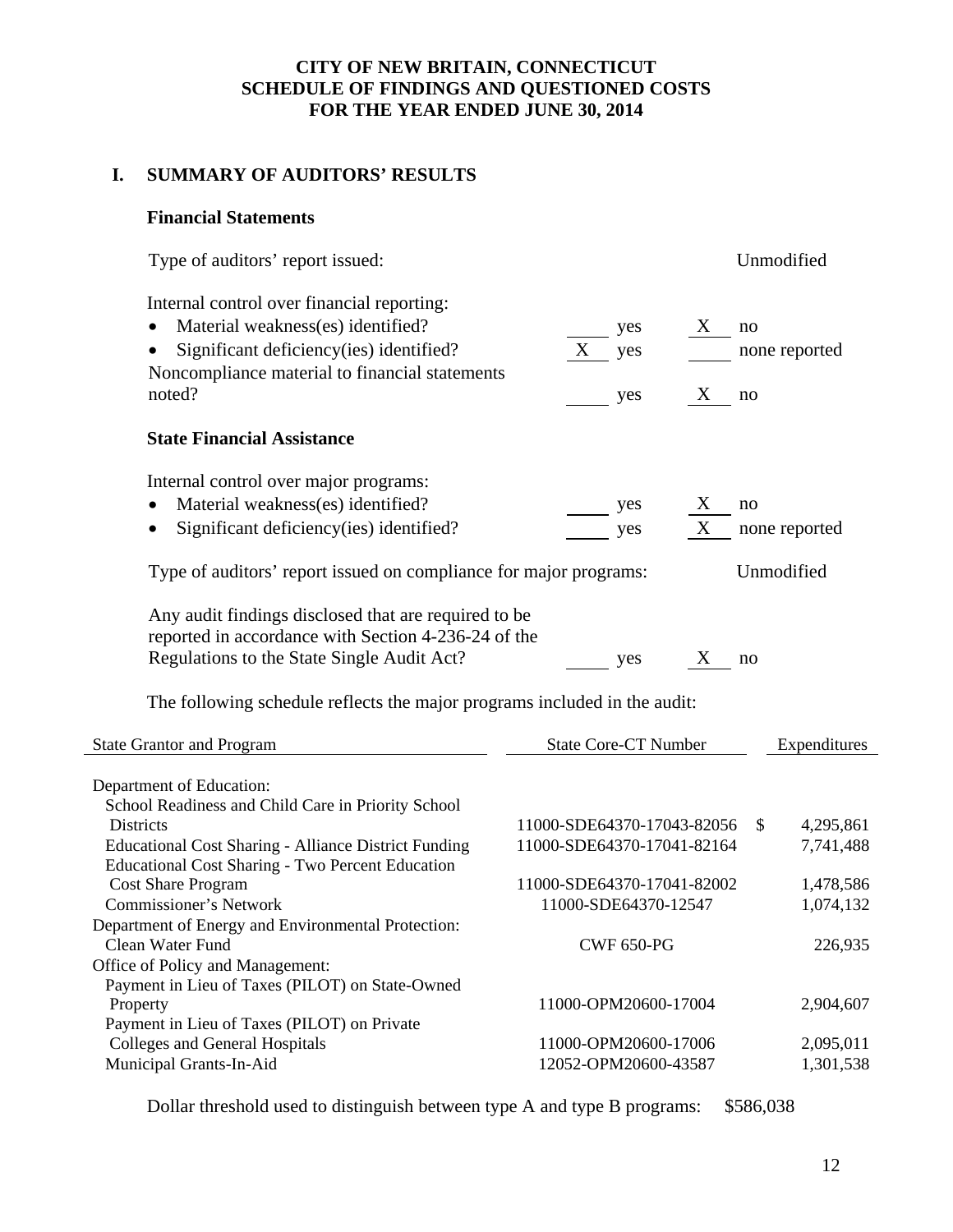### **II. FINANCIAL STATEMENT FINDINGS**

| <b>Finding No.</b><br>2014-001                                                            | <b>Financial Reporting Requirements</b>                                                                                                                                                                                                                              |
|-------------------------------------------------------------------------------------------|----------------------------------------------------------------------------------------------------------------------------------------------------------------------------------------------------------------------------------------------------------------------|
| <b>Criteria</b>                                                                           | Management is responsible for establishing and maintaining internal<br>controls to ensure the fair presentation of the financial statements in<br>conformity with accounting principles generally accepted in the<br>United States of America (GAAP).                |
| <b>Condition</b>                                                                          | Significant adjustments were necessary to record accounts receivable<br>and deferred revenue within several funds. In addition, several<br>expenditures were not posted in the proper period.                                                                        |
| <b>Context</b>                                                                            | Adjustments were noted in the General Fund, Water Enterprise Fund<br>and Capital Projects Fund.                                                                                                                                                                      |
| <b>Effect</b>                                                                             | Client-prepared statements were not properly presented in accordance<br>with GAAP.                                                                                                                                                                                   |
| Cause                                                                                     | Weakness in internal control procedures in place to ensure that<br>transactions occurring subsequent to year end are reported in the<br>proper period.                                                                                                               |
| <b>Recommendation</b>                                                                     | We recommend that all balance sheet items be reviewed at year end<br>and adjustments properly recorded in the financial management<br>system prior to the audit.                                                                                                     |
| <b>Management</b><br><b>Response and</b><br><b>Planned</b><br>Corrective<br><b>Action</b> | Written procedures regarding reconciliations and closing procedures<br>are being developed and implemented by City and Board of<br>Education management. They City and Board of Education will<br>perform reconciliations and closing procedures in a timely manner. |

# **III. STATE FINANCIAL ASSISTANCE FINDINGS AND QUESTIONED COSTS**

No matters were reported.